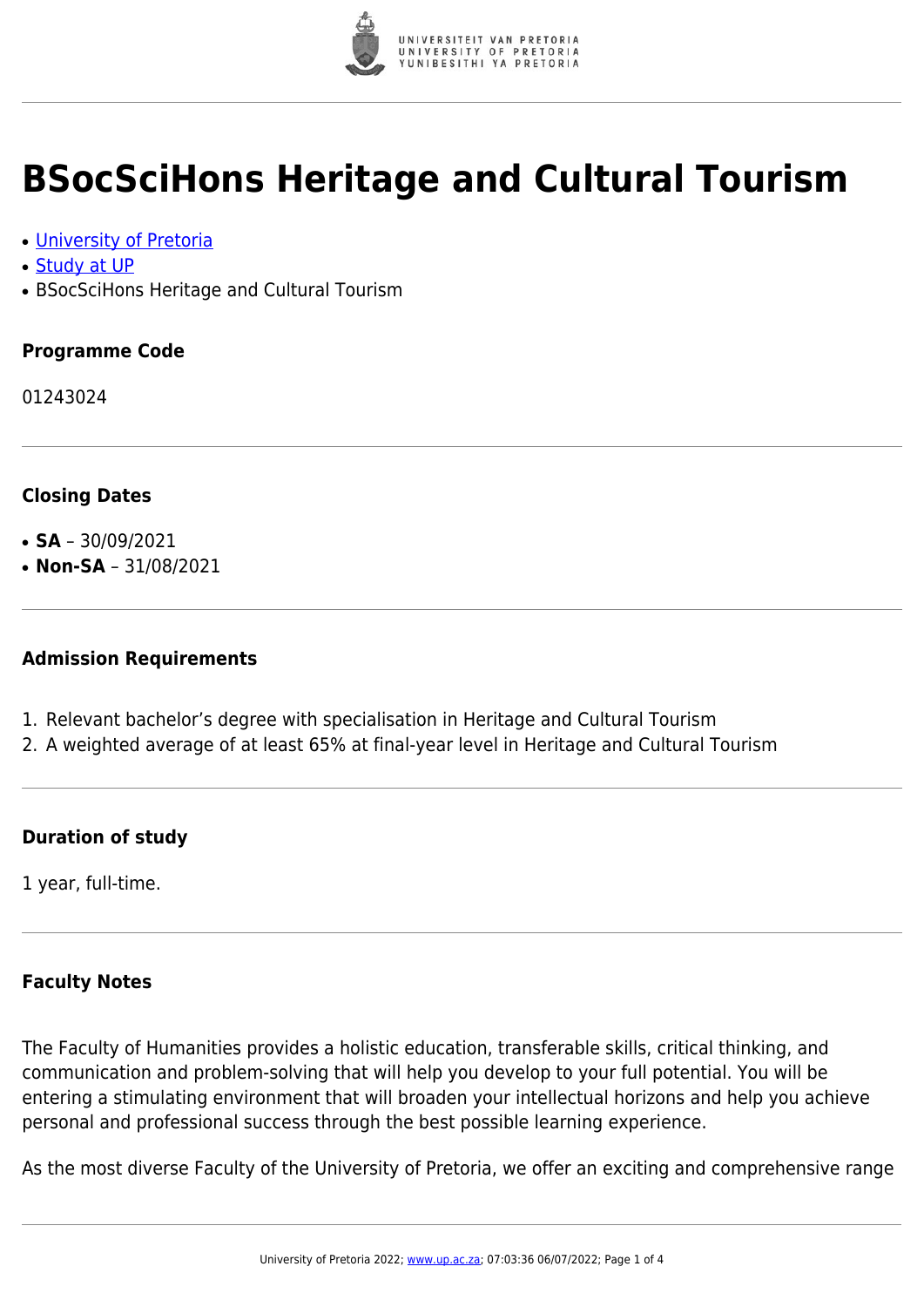

of programmes and discipline-based majors, including studies in languages, social sciences and visual and performing arts.

### **Enquiries about the programme**

**Name:** Mr CR Botha **Tel:** 012 420 3111 **E-Mail:** christoffel.botha@up.ac.za



**How to apply**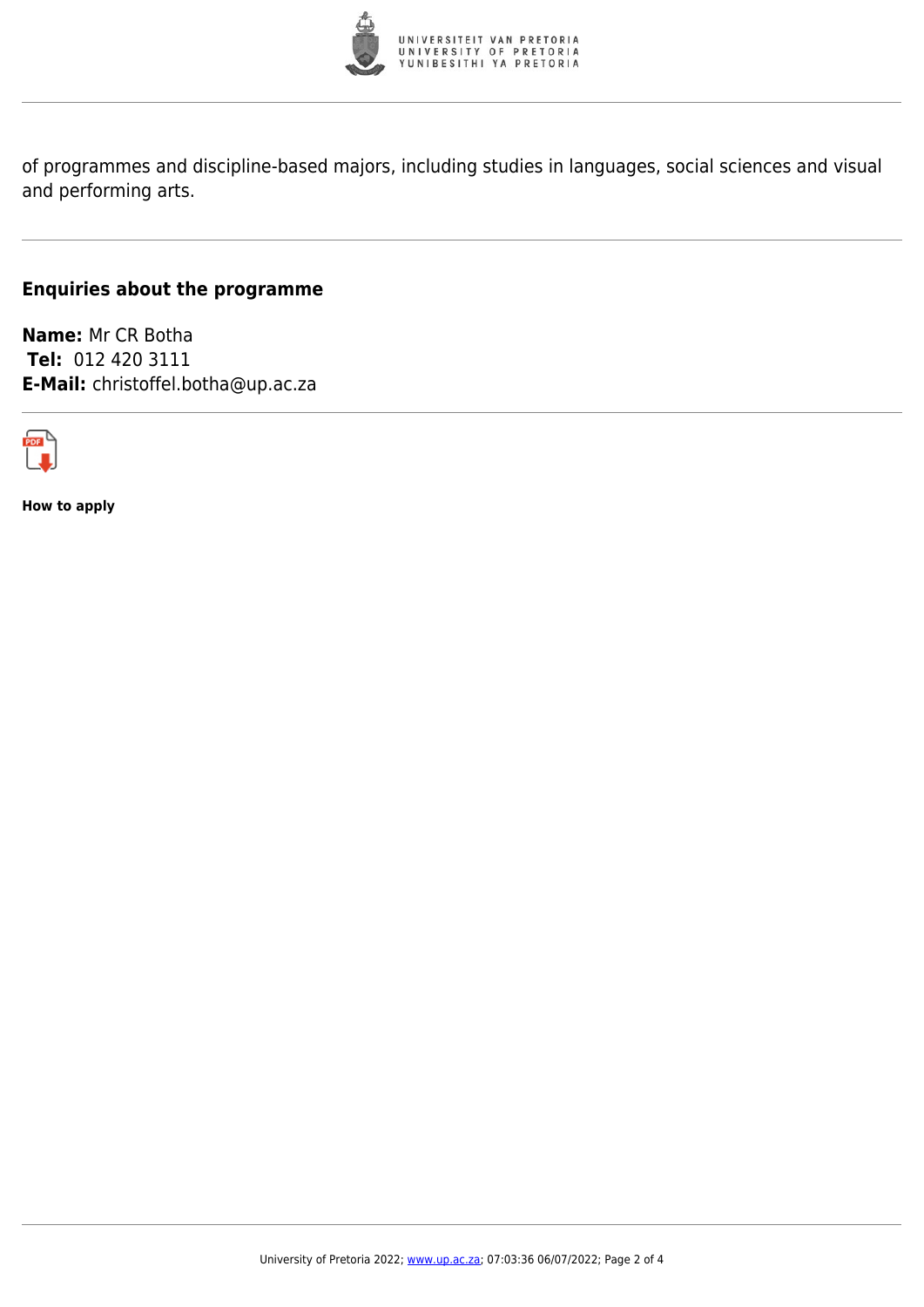



# **Online Application**